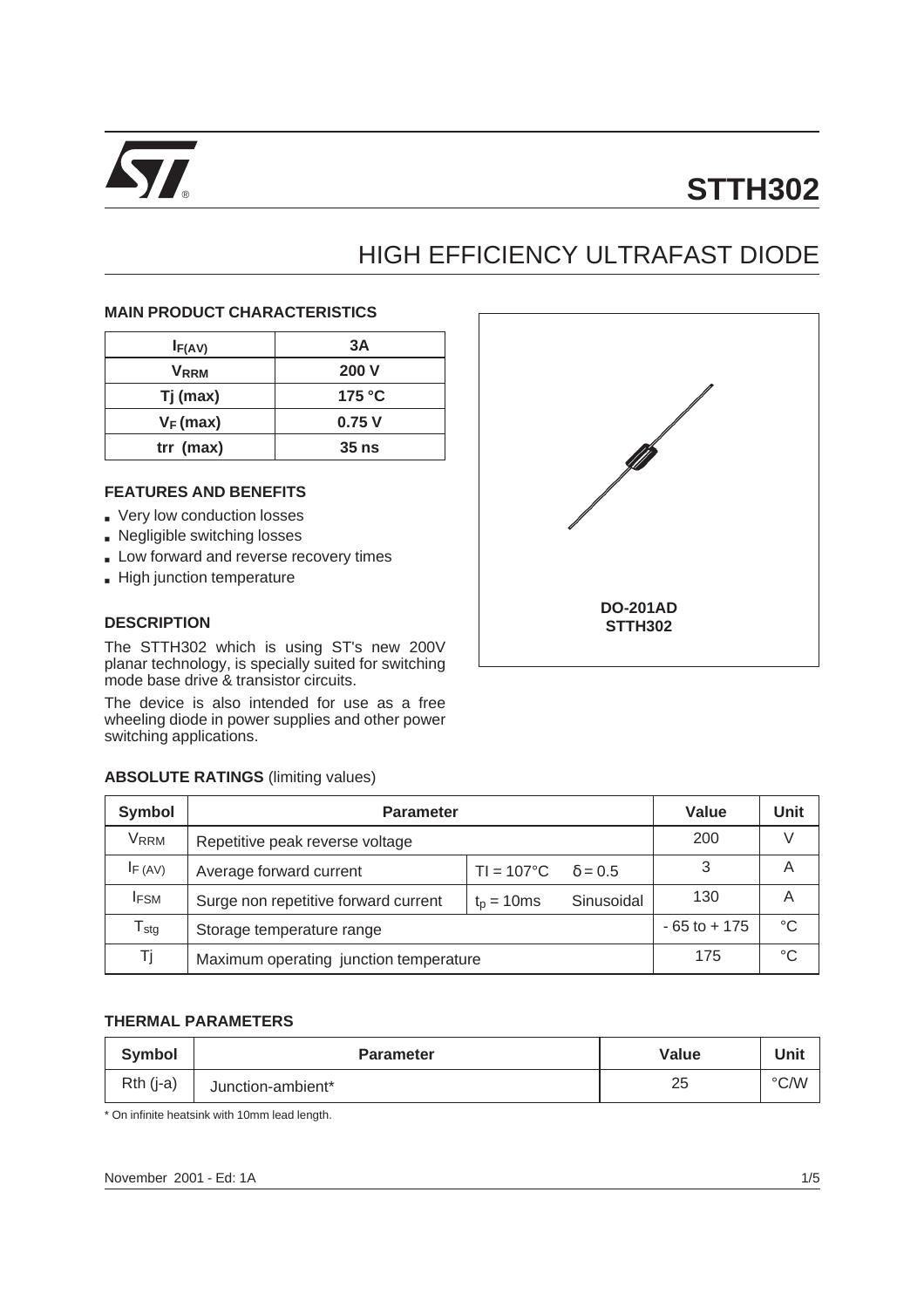## **STATIC ELECTRICAL CHARACTERISTICS**

| <b>Symbol</b>      | <b>Parameter</b>        | <b>Test Conditions</b> | Min.            | Typ. | Max. | Unit |    |
|--------------------|-------------------------|------------------------|-----------------|------|------|------|----|
| $I_R$ <sup>*</sup> | Reverse leakage current | $T_i = 25^{\circ}C$    | $V_R = V_{RRM}$ |      |      | 3    | μA |
|                    |                         | $T_i = 125$ °C         |                 |      | 4    | 75   |    |
| $V_F$ **           | Forward voltage drop    | $T_i = 25^{\circ}C$    | $I_F = 3A$      |      |      | 0.95 |    |
|                    |                         | $T_i = 125$ °C         |                 |      | 0.66 | 0.75 |    |

Pulse test :  $*$  tp = 5 ms,  $\delta$  < 2 %

 $**$  tp = 380 μs, δ < 2 %

To evaluate the maximum conduction losses use the following equations:

 $P = 0.60 \times I_{F(AV)} + 0.05 I_{F}^{2}$ (RMS)

#### **DYNAMIC ELECTRICAL CHARACTERISTICS**

| <b>Symbol</b>   | <b>Parameter</b>            | <b>Test conditions</b>                                                                      | Min.                | Typ. | Max. | Unit |    |
|-----------------|-----------------------------|---------------------------------------------------------------------------------------------|---------------------|------|------|------|----|
| trr             | time                        | Reverse recovery   $I_F = 1A$ dl $F/dt = -50A/\mu s$   T <sub>j</sub> = 25°C<br>$V_R = 30V$ |                     |      |      | 35   | ns |
| tfr             | time                        | $ Forward$ recovery $  I_F = 3A \text{ dI}_F/dt = 50A/\mu s$<br>$V_{FR}$ = 1.1 x $V_F$ max  | $T_i = 25^{\circ}C$ |      | 70   |      | ns |
| V <sub>FP</sub> | Forward recovery<br>voltage |                                                                                             | $T_i = 25^{\circ}C$ |      | 1.6  |      |    |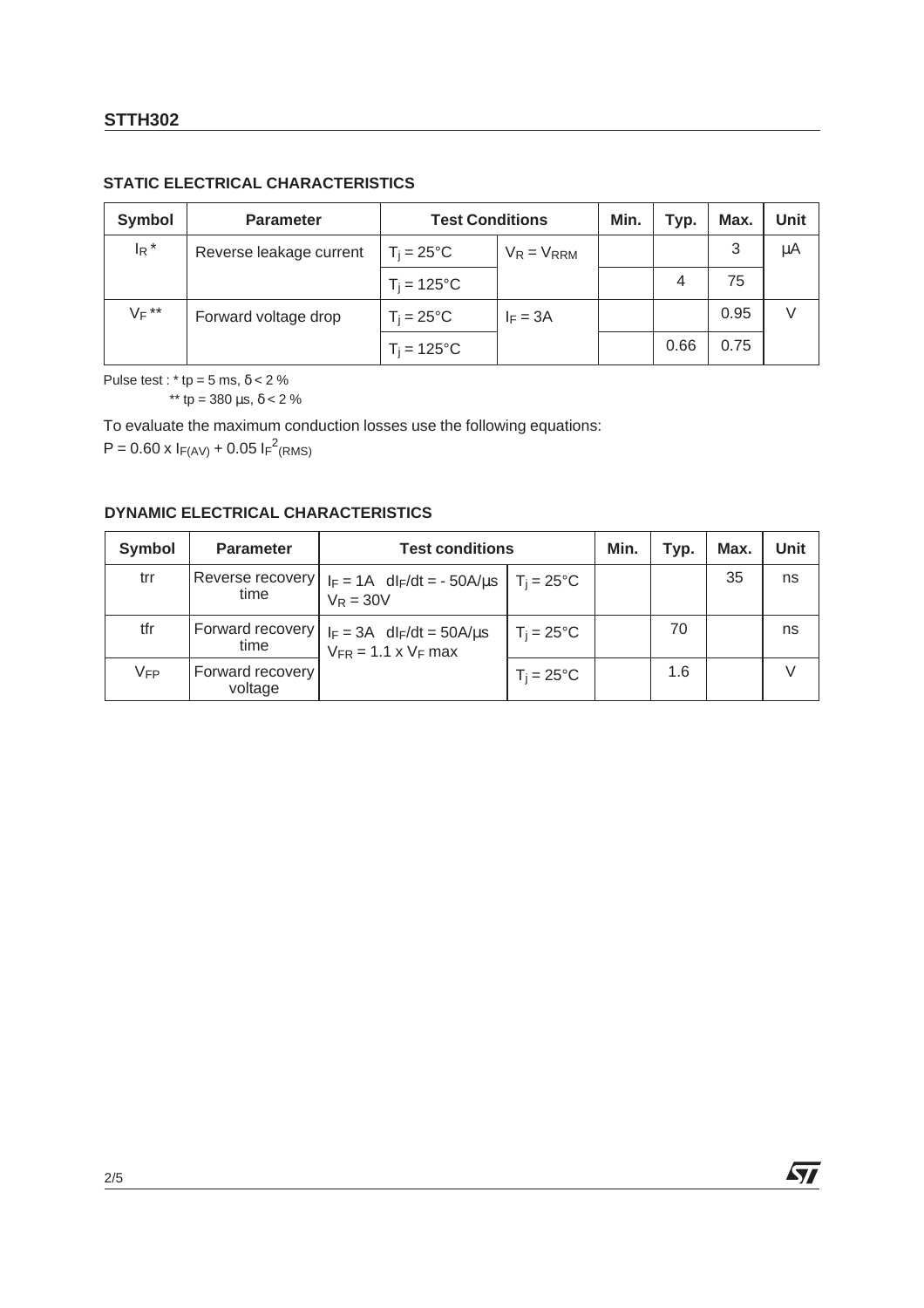**Fig. 1:** Average forward power dissipation versus average forward current.



**Fig. 3:** Thermal resistance versus lead length.



**Fig. 5:** Forward voltage drop versus forward current.



**Fig. 2:** Average forward current versus ambient temperature  $(δ=0.5)$ .



**Fig. 4:** Relative variation of thermal impedance junction ambient versus pulse duration (printed  $\frac{1}{2}$  circuit board epoxy FR4, Lieads = 10mm).



**Fig. 6:** Junction capacitance versus reverse voltage applied (typical values).

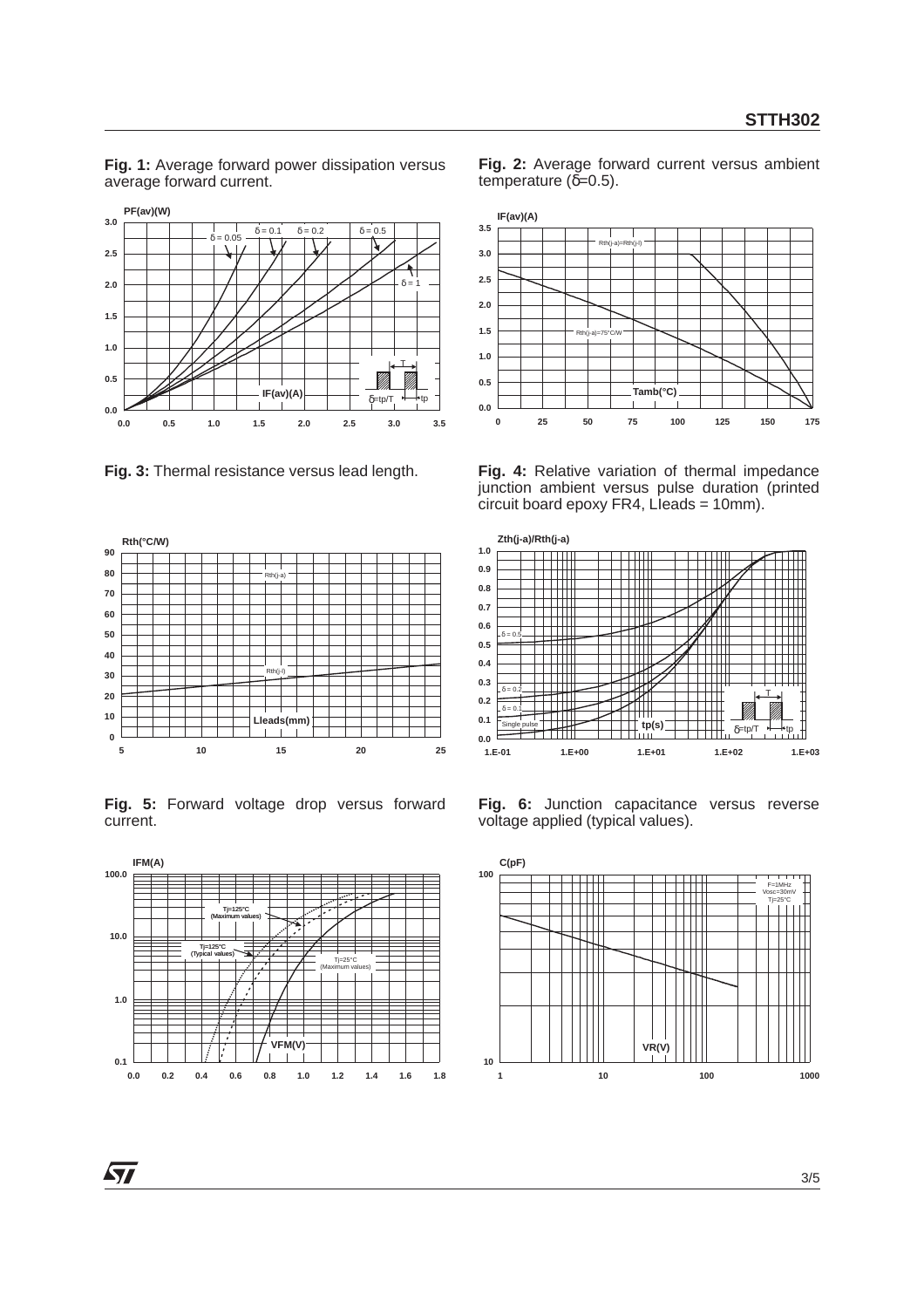#### **STTH302**

**trr(ns) 100** IF=3A VR=100V **90**  $\color{red}+$  $\begin{picture}(150,10) \put(0,0){\dashbox{0.5}(10,0){ }} \put(150,0){\circle{10}} \put(150,0){\circle{10}} \put(150,0){\circle{10}} \put(150,0){\circle{10}} \put(150,0){\circle{10}} \put(150,0){\circle{10}} \put(150,0){\circle{10}} \put(150,0){\circle{10}} \put(150,0){\circle{10}} \put(150,0){\circle{10}} \put(150,0){\circle{10}} \put(150,0){\circle{10}} \put(150,$ Tj=125°C **80 70 60 50**  $\frac{1}{25^{\circ}}$ **40 30 dIF/dt(A/µs) 20**  $\top$   $\top$   $\top$ **10** titil **0** ╥ **1** 10 **1000 1000 1000 1000** 

Fig. 7: Reverse recovery time versus dl<sub>F</sub>/dt (90% confidence).

Fig. 8: Peak reverse recovery current versus dl<sub>F</sub>/dt (90% confidence).



**Fig. 9:** Relative variations of dynamic parameters versus junction temperature.